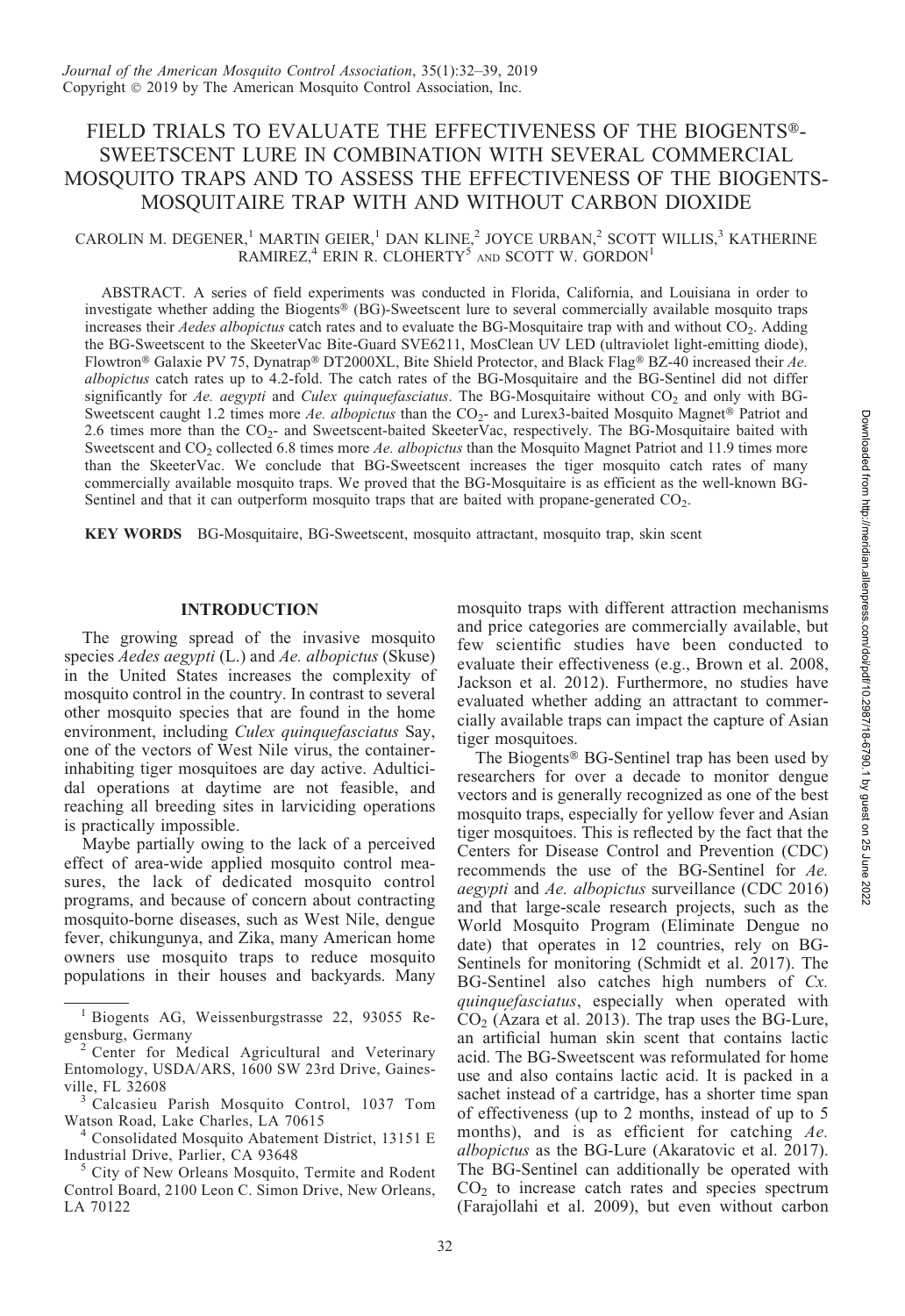dioxide, it can catch more Ae. aegypti and Ae. albopictus than  $CO<sub>2</sub>$ -baited encephalitis virus surveillance (EVS) traps (BioQuip®, Rancho Dominguez, CA) and CDC traps (Williams et al. 2006, Meeraus et al. 2008).

The BG-Mosquitaire trap uses the same mosquito attraction and collecting mechanisms as the BG-Sentinel, but instead of being lightweight and collapsible for scientific or public health purposes, it was designed to be more robust and visually pleasing, for use in fixed positions throughout the whole mosquito season in backyards, restaurants, hotels, and similar locations. The BG-Mosquitaire has been used in scientific studies before, including for monitoring of invasive mosquito species (Medlock et al. 2017) and studies of mosquito fauna (Beleri et al. 2017) and host preferences (Schönenberger et al.  $2016$ ), but an evaluation of the BG-Mosquitaire with and without  $CO<sub>2</sub>$  in comparison to the well-known BG-Sentinel and other commercial mosquito traps has not been published before.

The aim of the present study was to investigate whether Ae. albopictus and Ae. aegypti catch rates of commercially available mosquito traps could be increased when they are operated with the BG-Sweetscent lure, to demonstrate that the BG-Mosquitaire is as effective for catching Ae. aegypti and Cx. quinquefasciatus as the BG-Sentinel, and to compare the BG-Mosquitaire without  $CO<sub>2</sub>$  with the  $CO<sub>2</sub>$ baited BG-Mosquitaire, Mosquito Magnet, and SkeeterVac mosquito traps.

## MATERIALS AND METHODS

#### Study sites, used traps, and experimental design

BG-Sweetscent efficacy study: The efficacy of the BG-Sweetscent (Biogents AG, Regensburg, Germany) was tested in 2 field experiments, one in Gainesville, FL, and the other in Lake Charles, LA.

In Gainesville, 5 different traps were evaluated with and without BG-Sweetscent in July and August 2016: MosClean UV LED (ultraviolet light-emitting; Seoul Viosys Co., Ltd., Seoul, South Korea), Dynatrap DT2000XL (Dynamic Solutions Worldwide LLC, Milwaukee, WI), Bite Shield Protector (Koolatron, Ontario, Canada), Flowtron Galaxie PV 75 (Flowtron®, Malden, MA), and SkeeterVac Bite-Guard SVE6211 (Blue Rhino®, Winston Salem, NC). All of these electric traps use heat, UV light, and  $TiO<sub>2</sub>$  (to produce minimal amounts of  $CO<sub>2</sub>$  through a photocatalytic reaction) to attract mosquitoes. Insects are pulled into the traps by a suction fan and retained in a catch bag or chamber, where they die by dehydration. The SkeeterVac additionally uses a black-and-white sticky TacTrap as a supplemental capture system for attracted mosquitoes.

Five locations (distance between locations  $>50$  m) were selected for the experiment, and 2 traps of the same type  $(1 \text{ with and } 1 \text{ without BG-Sweetscent})$  were tested in 2 positions (minimum distance between positions  $= 10$  m) at the same location. The traps' positions at each location were switched after 24 h, and after 4 days (e.g., after 4 repetitions on the same location), traps changed to another location, so that each trap configuration was tested 20 times in a modified Latin Square design.

In Lake Charles, 3 trap types were tested with and without BG-Sweetscent from July to September 2016 (peak population time for Ae. albopictus) in older city neighborhoods with mature trees and vegetation: Dynatrap DT2000XL, SkeeterVac Bite-Guard SVE6211, and Black Flag® BZ-40 (Spectrum Brands, Inc., Middleton, WI). The Black Flag BZ-40 is a bug zapper, which attracts mosquitoes by UV light and kills them by electrocution. The Black Flag trap was modified with an under tray to collect insects that were electrocuted. The traps were evaluated in a  $6 \times 6$  Latin Square trial where trap positions were switched every 24 h.

Comparison of BG-Sentinel and BG-Mosquitaire: The comparison of the BG-Sentinel and the BG-Mosquitaire took place in Clovis, CA, and in New Orleans, LA. In Clovis, 2 residential locations were selected, and at each location a BG-Sentinel version 1 (BG-Sentinel-1) with BG-lure cartridge was compared with a BG-Mosquitaire with BG-Sweetscent (all attractants and traps from Biogents AG). The traps were additionally baited with  $CO<sub>2</sub>$  from dry ice and operated for 20 h every 7 days for a total of 10 wk (end of July until beginning of September 2017). Traps at the same location were visually separated and had a minimum distance of 5 m between each other, and their positions were switched weekly.

In New Orleans, the BG-Sentinel version 2 (BG-Sentinel-2, Biogents AG) with BG-lure cartridge was compared with the BG-Mosquitaire with BG-Sweetscent at 2 routine surveillance sites: The New Orleans Police Department horse stables and a local backyard, both with lush vegetation. The traps had a minimum distance of 10 m between each other and were operated at fixed positions without  $CO<sub>2</sub>$  for 24 h once per week from September to November 2017.

Comparison of BG-Mosquitaire with and without  $CO<sub>2</sub>$  and 2 other  $CO<sub>2</sub>$ -baited traps: This experiment was conducted in Lake Charles in August and September 2014 in older neighborhoods with mature vegetation. The BG-Mosquitaire without  $CO<sub>2</sub>$  and with BG-Sweetscent was compared with a  $CO<sub>2</sub>$ - and BG-Sweetscent–baited BG-Mosquitaire, a Skeeter-Vac SV3100 (Blue Rhino, Winston Salem, NC) with BG-Sweetscent, and a Mosquito Magnet Patriot with Lurex3 (Woodstream Corp., Littiz, PA) in a  $4 \times 4$  Latin Square trial. The SkeeterVac SV3100 and the Mosquito Magnet Patriot use a catalytic converter to generate electricity and  $CO<sub>2</sub>$ from propane. The electricity is used to run a fan that expels heat, moisture, and  $CO<sub>2</sub>$ , as well as the smell of an optional lure, and to pull mosquitoes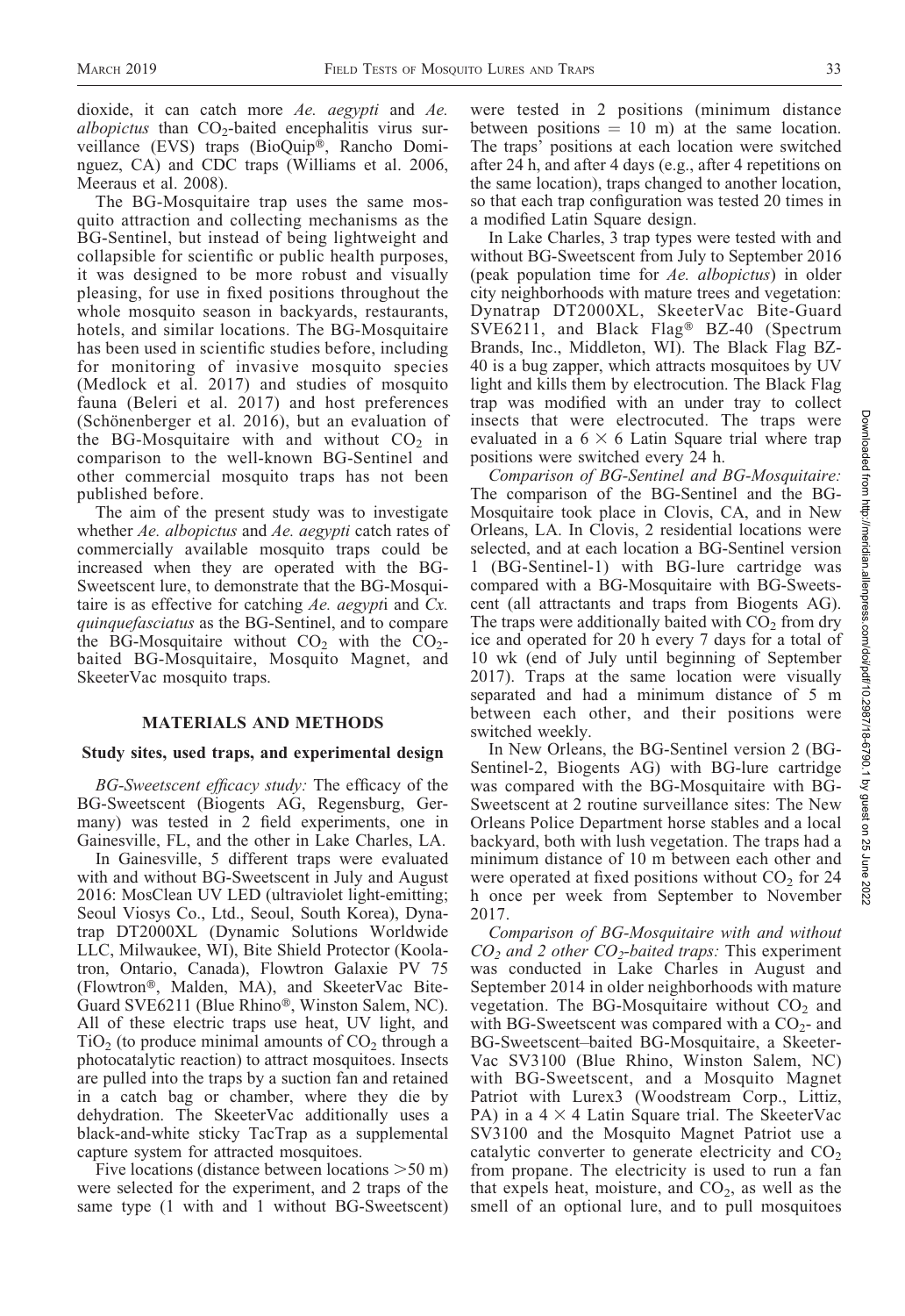| Experiment and trap                           | N  | Ae.<br>albopictus<br>female | Ae.<br>albopictus<br>male | Ae.<br>aegypti<br>female | Ae.<br>aegypti<br>male | Total<br>Culicidae |
|-----------------------------------------------|----|-----------------------------|---------------------------|--------------------------|------------------------|--------------------|
| BG-Sweetscent efficacy (Gainesville, FL)      |    |                             |                           |                          |                        |                    |
| <b>Bite Shield Protector</b>                  | 20 | 8(0.4)                      | 3(0.2)                    | 3(0.2)                   | 0(0.0)                 | 1830(91.5)         |
| Bite Shield Protector $+$ Sweetscent          | 20 | 34(1.7)                     | 10(0.5)                   | 12(0.6)                  | 3(0.2)                 | 2283 (114.2)       |
| Dynatrap XL DT2000XL                          | 20 | 21(1.1)                     | 4(0.2)                    | 3(0.2)                   | 0(0.0)                 | 7588 (379.4)       |
| Dynatrap XL DT2000 $XL +$ Sweetscent          | 20 | 46(2.3)                     | 9(0.5)                    | 18(0.90)                 | 0(0.0)                 | 8855 (442.8)       |
| Flowtron Galaxie PV 75                        | 20 | 1(0.1)                      | 1(0.1)                    | 3(0.15)                  | 0(0.0)                 | 78 (3.9)           |
| Flowtron Galaxie PV $75 +$ Sweetscent         | 20 | 4(0.2)                      | 1(0.1)                    | 1(0.1)                   | 0(0.0)                 | 14(0.7)            |
| MosClean UV LED                               | 20 | 6(0.3)                      | 7(0.4)                    | 4(0.20)                  | 0(0.0)                 | 3742 (187.1)       |
| $M$ osClean UV LED + Sweetscent               | 20 | 27(1.4)                     | 17(0.9)                   | 39(2.0)                  | 11(0.6)                | 5272 (263.6)       |
| SkeeterVac Bite-Guard SVE6211                 | 19 | 13(0.7)                     | 4(0.21)                   | 5(0.3)                   | 0(0.0)                 | 793 (41.7)         |
| SkeeterVac Bite-Guard SVE6211 $+$ Sweetscent  | 18 | 29(1.6)                     | 5(0.28)                   | 6(0.3)                   | 4(0.2)                 | 652 (36.2)         |
| BG-Sweetscent efficacy (Lake Charles, LA)     |    |                             |                           |                          |                        |                    |
| Black Flag                                    | 36 | 5(0.1)                      | 2(0.1)                    |                          |                        | 179(5.0)           |
| Black $Flag + Swetscent$                      | 36 | 19(0.5)                     | 2(0.1)                    |                          | $\hspace{0.05cm}$      | 104(2.9)           |
| Dynatrap                                      | 36 | 53 $(1.5)$                  | 16(0.4)                   |                          |                        | 422 (11.7)         |
| $Dynatrap + Swetseent$                        | 36 | 107(3.0)                    | 8(0.2)                    |                          | $\hspace{0.05cm}$      | 670 (18.6)         |
| SkeeterVac Bite-Guard SVE6211                 | 36 | 47(1.3)                     | 21(0.6)                   |                          |                        | 509(14.1)          |
| SkeeterVac Bite-Guard SVE6211 $+$ Sweetscent  | 36 | 145(4.0)                    | 11 $(0.3)$                |                          |                        | 835 (23.2)         |
| BGS vs BGM (Clovis, CA)                       |    |                             |                           |                          |                        |                    |
| $BG\text{-}Sentinel-1 + BG\text{-}Lure + CO2$ | 19 |                             |                           | 166(8.7)                 | 217 (11.4)             |                    |
| $BG$ -Mosquitaire + Sweetscent + $CO2$        | 19 |                             |                           | 237(12.5)                | 222(11.7)              |                    |

Table 1. Number of observations (N), sum, and mean numbers (in parentheses) of collected Culicidae (*Aedes albopictus* and Ae. aegypti) per trap in Gainesville, FL; Lake Charles, LA; and Clovis, CA, field experiments.

into the traps, where they are retained in a catch bag. The SkeeterVac SV3100 additionally uses a blackand-white sticky TacTrap as a supplemental capture surface. Of the 2 BG-Mosquitaire traps, 1 was baited with  $CO<sub>2</sub>$  from dry ice. Trap positions were changed every 24 h.

#### Data analysis

Statistical and exploratory data analyses were performed using R studio version 1.1.453 (Rstudio Team 2016), based on R version 3.3.2 (R Core Team 2016). Data from all experiments were analyzed, using generalized linear mixed models (GLMMs) and the libraries lme4 (Bates et al. 2015) and MASS (Venables and Ripley 2002). The fixed main effect was the variable trap, which included all trap configurations that were evaluated in each experiment. Owing to experimental design, the random factors position and date were chosen a priori in order to account for spatial and temporal correlation. The dependent count variable was either the number of female and male Ae. albopictus, Ae. aegypti, Cx. quinquefasciatus, or the total number of all Culicidae collected in  $trap$   $t$  and on  $date$   $d$ . Poisson models were first fitted, and when these were overdispersed, negative binomial models with a log-link were adjusted. Models' adequation was assessed through diagnostic residual plots and through evaluation of overdispersion. Tukey multiple comparisons of means of the GLMMs was performed using the emmeans package (Lenth 2018).

## **RESULTS**

BG-Sweetscent efficacy: In Florida, Ae. albopictus females and males and Ae. aegypti females were collected by all traps, while only 3 out of 10 traps collected at least 1 Ae. aegypti male during the 20 trapping days (Table 1). All evaluated traps collected more total *Ae. albopictus* when they were baited with the BG-Sweetscent lure (Table 1; Fig. 1). The Poisson GLMM estimates that the SkeeterVac Bite-Guard collected on average 2 times more ( $P = 0.35$ ), the MosClean 3.3 times more  $(P < 0.01)$ , the Flowtron 2.4 times more ( $P = 0.98$ ), the Dynatrap 2.4 times more ( $P = 0.01$ ), and the Bite Shield 4.2 times more ( $P < 0.001$ ) (Table 2). With the exception of the Flowtron, all traps also collected more Ae. aegypti when operated with the BG-Sweetscent lure (Table 1). No formal statistical analysis is presented on Ae. aegypti data, since residual plots of negative binomial GLMMs indicated major problems, probably due to the high number of zero observations (157 out of 197). In terms of total mosquitoes, the Bite Shield Protector, Dynatrap DT2000XL, and the MosClean UV LED collected more specimens when operated with BG-Sweetscent (Table 1); the differences, however, were insignificant ( $P > 0.9$ ).

In Louisiana, all 3 evaluated traps collected more total Ae. albopictus when operated with the BG-Sweetscent lure (Fig. 1; Table 1). The negative binomial GLMM indicates that the Dynatrap collected 1.9 times more ( $P = 0.16$ ), the SkeeterVac Bite-Guard 2.3 times more ( $P = 0.011$ ), and the Black Flag collected 3.2 times more ( $P = 0.17$ ) (Table 2).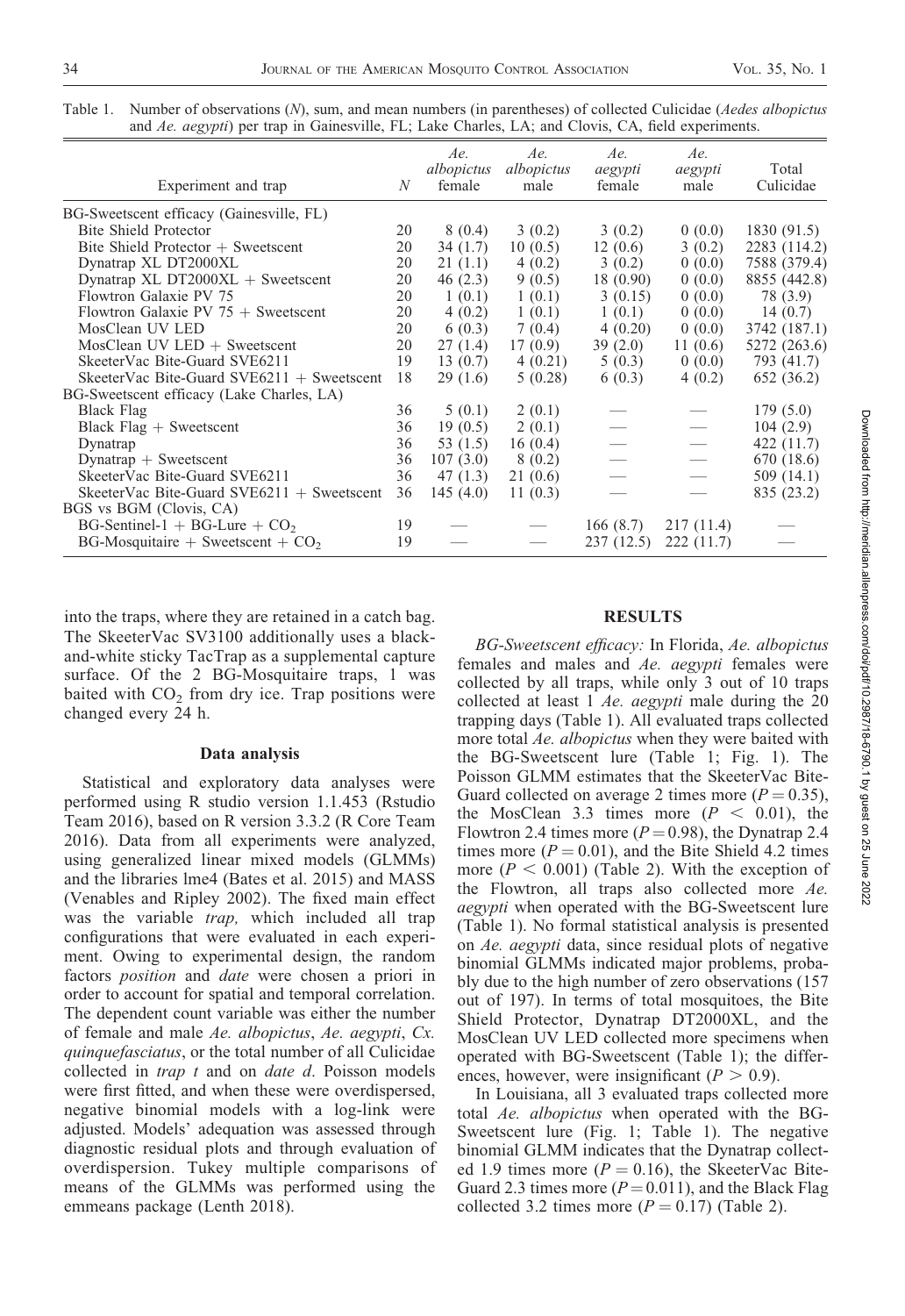

Fig. 1. Boxplots of Aedes albopictus (female and male) catches in several traps with and without BG-Sweetscent in Gainesville, FL, and Lake Charles, LA. Different letters indicate significant different catch rates of the same trap used with or without BG-Sweetscent lure.

| Table 2. Pairwise differences of combinations of traps and Sweetscent or different traps, based on the results of     |                                                       |  |  |  |  |
|-----------------------------------------------------------------------------------------------------------------------|-------------------------------------------------------|--|--|--|--|
| generalized linear mixed models with Poisson or negative binomial distribution. Results are given on the log (not the |                                                       |  |  |  |  |
|                                                                                                                       | response) scale. Significant comparisons are in bold. |  |  |  |  |

| Response variable/experiment                                       | $Trap + lure (comparison)$                    | Estimate | <b>SE</b> | Ζ    | $\boldsymbol{P}$ |
|--------------------------------------------------------------------|-----------------------------------------------|----------|-----------|------|------------------|
| BG-Sweetscent efficacy (Aedes                                      | Bite Shield $+$ BGL (Bite Shield)             | 1.44     | 0.33      | 4.32 | < 0.001          |
| <i>albopictus</i> ; Gainesville, FL)                               | Dynatrap $+$ BGL (Dynatrap)                   | 0.87     | 0.24      | 3.58 | 0.012            |
|                                                                    | $Flowtron + BGL$ (Flowtron)                   | 0.89     | 0.82      | 1.08 | 0.98             |
|                                                                    | $Most Clean + BGL (Most Clean)$               | 1.20     | 0.31      | 3.85 | $<$ 0.01         |
|                                                                    | SkeeterVac Bite-Guard + BGL                   | 0.68     | 0.29      | 2.31 | 0.38             |
|                                                                    | (SkeeterVac Bite-Guard)                       |          |           |      |                  |
| BG-Sweetscent efficacy ( <i>Aedes</i>                              | Black $Flag + BGL$ (Black $Flag$ )            | 1.15     | 0.49      | 2.36 | 0.17             |
| <i>albopictus</i> ; Lake Charles, LA)                              | Dynatrap $+$ BGL (Dynatrap)                   | 0.62     | 0.26      | 2.38 | 0.16             |
|                                                                    | $S$ keeter Vac Bite-Guard + BGL               | 0.85     | 0.25      | 3.33 | 0.011            |
|                                                                    | (SkeeterVac Bite-Guard)                       |          |           |      |                  |
| $BGM$ vs $CO2$ -baited traps ( <i>Aedes</i>                        | $BG-Mosquitaire + CO2 (BG-Mosquitaire)$       | 1.54     | 0.28      | 5.44 | < 0.0001         |
| <i>albopictus</i> ; Lake Charles, LA)                              | $BG-Mosquitaire + CO2 (Mosquito Magnet)$      | 1.92     | 0.27      | 7.10 | < 0.0001         |
|                                                                    | $BG-Mosquitaire + CO2$ (SkeeterVac SV3100)    | 2.48     | 0.28      | 8.81 | < 0.0001         |
|                                                                    | BG-Mosquitaire (Mosquito Magnet)              | 0.38     | 0.29      | 1.32 | 0.55             |
|                                                                    | BG-Mosquitaire (SkeeterVac SV3100)            | 0.94     | 0.30      | 3.09 | 0.011            |
|                                                                    | Mosquito Magnet (SkeeterVac SV3100)           | 0.55     | 0.29      | 1.91 | 0.23             |
| $BGS + CO2-vs BGM$ (Aedes<br><i>aegypti</i> ; Clovis, CA)          | BG-Mosquitaire + $CO2$ (BG-Sentinel + $CO2$ ) | 0.18     | 0.13      | 1.36 | 0.175            |
| BGS vs BGM (Aedes aegypti;                                         | BG-Mosquitaire (BG-Sentinel2)                 | 0.16     | 0.33      | 0.49 | 0.62             |
| Clovis, CA)                                                        |                                               |          |           |      |                  |
| BGS vs BGM (Culex<br><i>quinquefasciatus</i> ; New<br>Orleans, LA) | BG-Mosquitaire (BG-Sentinel2)                 | 0.09     | 0.45      | 0.20 | 0.84             |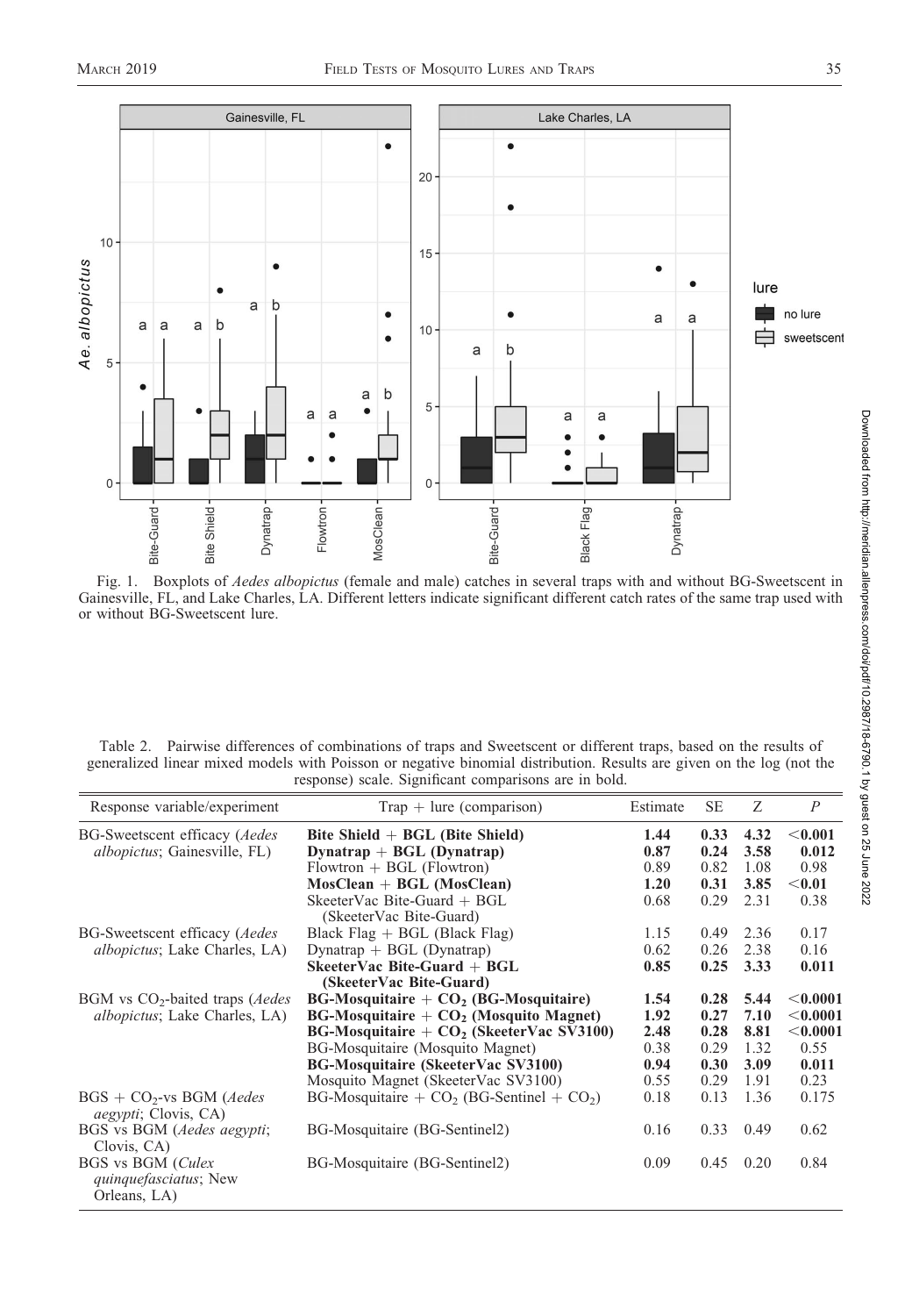

Fig. 2. Boxplots of *Aedes aegypti* (female and male) catches in BG-Mosquitaire and BG-Sentinel traps (A) in Clovis, CA, and (B) New Orleans. The same letters indicate insignificant different catch rates.

Comparison of BG-Sentinel and BG-Mosquitaire: In the BG-Sentinel version 1 versus BG-Mosquitaire trial in California, only Ae. aegypti were collected. Both CO<sub>2</sub>-baited traps collected almost the same number of male Ae. aegypti, while the number of females collected was slightly higher in the BG-Mosquitaire (Table 1). Overall, the BG-Mosquitaire collected 1.2 times more Ae. aegypti ( $P = 0.175$ ) than the BG-Sentinel (Table 2; Fig. 2A).

In New Orleans, where both traps were operated without  $CO<sub>2</sub>$ , mainly Cx. quinquefasciatus and Ae. aegypti were collected (Table 3). The BG-Mosquitaire collected 1.2 times more Ae. aegypti ( $P = 0.62$ ) than the BG-Sentinel (Fig. 2B), and the BG-Sentinel collected 1.1 times more Cx. quinque fasciatus ( $P =$ 0.84) than the BG-Mosquitaire (Table 2).

Comparison of BG-Mosquitaire with and without  $CO<sub>2</sub>$  and 2 other  $CO<sub>2</sub>$ -baited traps: In this trial, the BG-Mosquitaire with  $CO<sub>2</sub>$  collected by far the highest number of Ae. albopictus, Cx. quinquefasciatus, and total mosquitoes (Table 4). For total Ae. albopictus (Fig. 3A), the  $CO<sub>2</sub>$ -baited BG-Mosquitaire collected 11.9 times more ( $P < 0.0001$ ) than the SkeeterVac Propane, 6.8 times more ( $P < 0.0001$ ) than the Mosquito Magnet Patriot, and 4.7 times more ( $P < 0.0001$ ) than the BG-Mosquitaire without  $CO<sub>2</sub>$  (Table 2). The BG-Mosquitaire without  $CO<sub>2</sub>$ collected 2.6 times more total Ae. albopictus than the SkeeterVac ( $P = 0.011$ ), and the catch rates of the Mosquito Magnet and the BG-Mosquitaire were

similar ( $P = 0.55$ ). The Mosquito Magnet collected 1.7 times more than the SkeeterVac  $(P = 0.225)$ . For total Cx. quinquefasciatus (Fig. 3B) and total Culicidae, the BG-Mosquitaire with  $CO<sub>2</sub>$  also collected significantly more specimens (3.6–17.8 times more,  $P < 0.001$ ) than the 3 other evaluated traps, and the BG-Mosquitaire without  $CO<sub>2</sub>$  collected significantly more than The SkeeterVac and the Mosquito Magnet (1.8–4.4-fold;  $P < 0.05$ ). The maximum number of species collected per 24 h trapping period was 3, 4, 7, and 12 for the Mosquito Magnet, SkeeterVac, BG-Mosquitaire, and BG-Mosquitaire +  $CO<sub>2</sub>$ , respectively.

## DISCUSSION

In this manuscript we demonstrated that the BG-Sweetscent lure increases the tiger mosquito catch rates of several commercially available mosquito traps. We also showed that the BG-Mosquitaire is as effective for catching  $Ae$ . aegypti and  $Cx$ . quinquefasciatus as the BG-Sentinel trap, a recognized goldstandard monitoring device for dengue vectors. Furthermore, the BG-Mosquitaire without  $CO<sub>2</sub>$  was proved to be as efficient for catching Ae. albopictus as the  $CO<sub>2</sub>$ -baited Mosquito Magnet Patriot and significantly better than the  $CO<sub>2</sub>$ -baited SkeeterVac  $SV3100$ . Adding  $CO<sub>2</sub>$  to the BG-Mosquitaire significantly increased its Ae. albopictus and other

Table 3. Number of observations (N), sum, and mean numbers (in parentheses) of collected Culicidae (Culex quinquefasciatus and Aedes aegypti) per trap in New Orleans, LA, field experiment.

| Trap                             | female  | Cx. quinquefasciatus Cx. quinquefasciatus Ae. aegypti Ae. aegypti<br>male | female  | male   | Total<br>Culicidae |
|----------------------------------|---------|---------------------------------------------------------------------------|---------|--------|--------------------|
| $BG-Sentinel-2 + BG-Lure$        | 28(1.6) | 6(0.3)                                                                    | 12(0.7) | 5(0.3) | 57 (3.2)           |
| $BG-Mosquitaire + Sweetscent$ 18 | 22(1.1) | 8 (0.4)                                                                   | 16(0.9) | 4(0.2) | 59 (3.3)           |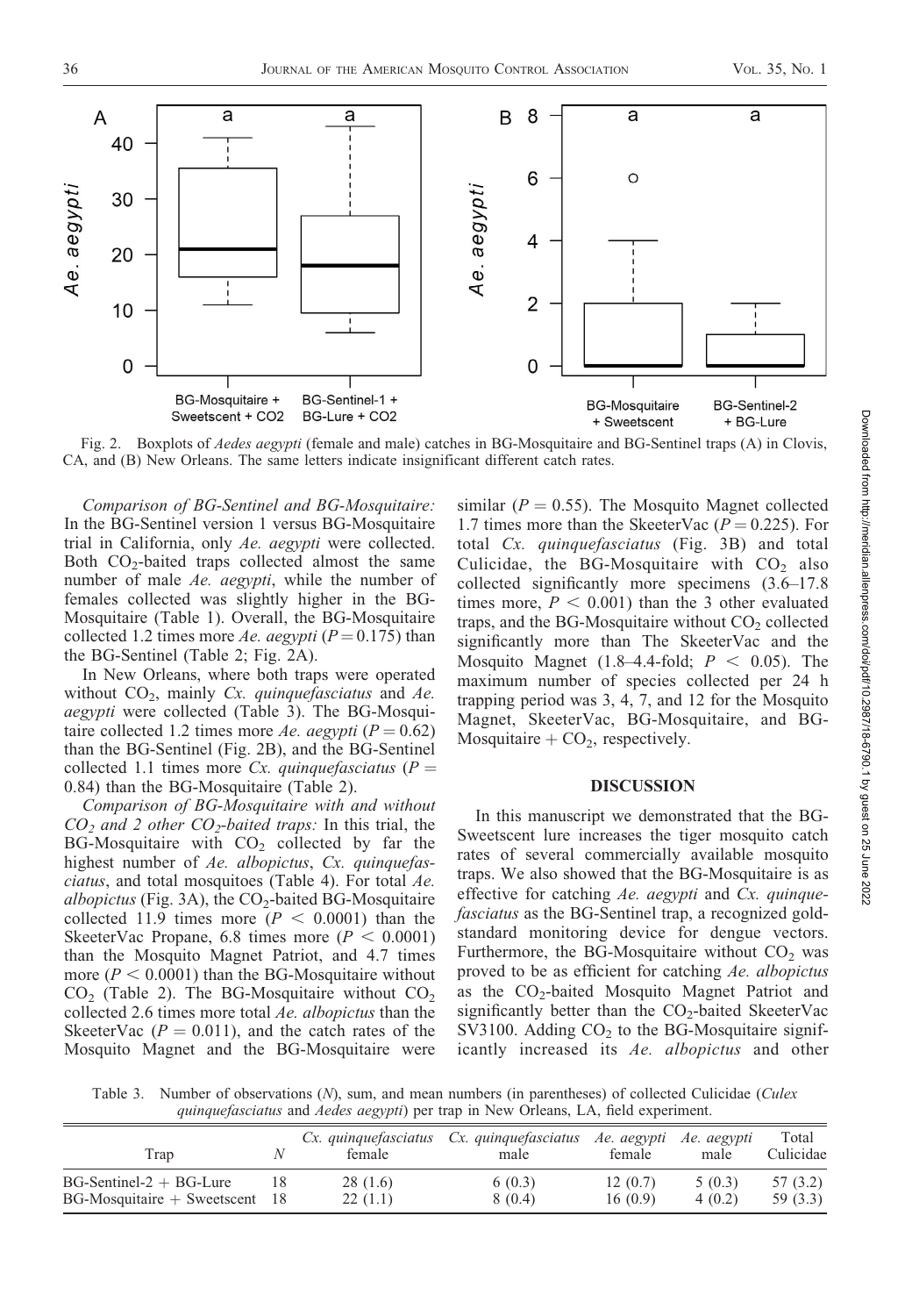| Table 4. Number of observations (N), sum, and mean numbers (in parentheses) of collected Culicidae ( <i>Aedes albopictus</i> |
|------------------------------------------------------------------------------------------------------------------------------|
| and <i>Culex quinquefasciatus</i> ) per trap in Lake Charles, LA, field experiment.                                          |

| Trap                                                                                                                                                                        | N | Ae.<br>albopictus<br>female                                                                   | Ae.<br>male          | $\alpha$<br>albopictus quinquefasciatus quinquefasciatus<br>female | Cx.<br>male                            | Total<br>Culicidae                                    |
|-----------------------------------------------------------------------------------------------------------------------------------------------------------------------------|---|-----------------------------------------------------------------------------------------------|----------------------|--------------------------------------------------------------------|----------------------------------------|-------------------------------------------------------|
| $BG-Mosquitaire + Swetscent$<br>$BG$ -Mosquitaire + Sweetscent + $CO2$<br>SkeeterVac SV3100 + Sweetscent + $CO2$<br>Mosquito Magnet Patriot + Lurex $3 + CO2$ 16 268 (16.8) |   | $14\quad 209\ (14.9)\quad 97\ (6.9)$<br>16 1095 (68.4) 858 (53.6)<br>$16 \quad 114 \tag{7.1}$ | 45 (2.8)<br>55 (3.4) | 191 (13.6)<br>1056(66.0)<br>57 (3.6)<br>92(5.8)                    | 60(4.3)<br>96(6.0)<br>7(0.4)<br>6(0.4) | 579 (41.4)<br>3751 (234.4)<br>230(14.4)<br>435 (27.2) |

mosquito catch rates and increased the number of collected species.

The BG-Lure, which is essentially the same attractant as the BG-Sweetscent, was previously

shown to increase the Ae. albopictus catch rates of BG-Sentinel (Pombi et al. 2014, Roiz et al. 2016) and CDC light traps (Urquhart et al. 2016), especially when used together with  $CO<sub>2</sub>$ . The performance of



Fig. 3. Boxplots of (A) *Aedes albopictus* (female and male) and (B) *Culex quinquefasciatus* catches in 4 different mosquito traps in Lake Charles, LA. Please note that in Fig. 3A, 2 outliers (302 and 523 Ae. albopictus in the BG-Mosquitaire  $+$  Sweetscent  $+$  CO<sub>2</sub>) are not shown in order to facilitate visual comparison between boxes. Different letters indicate significantly different catch rates.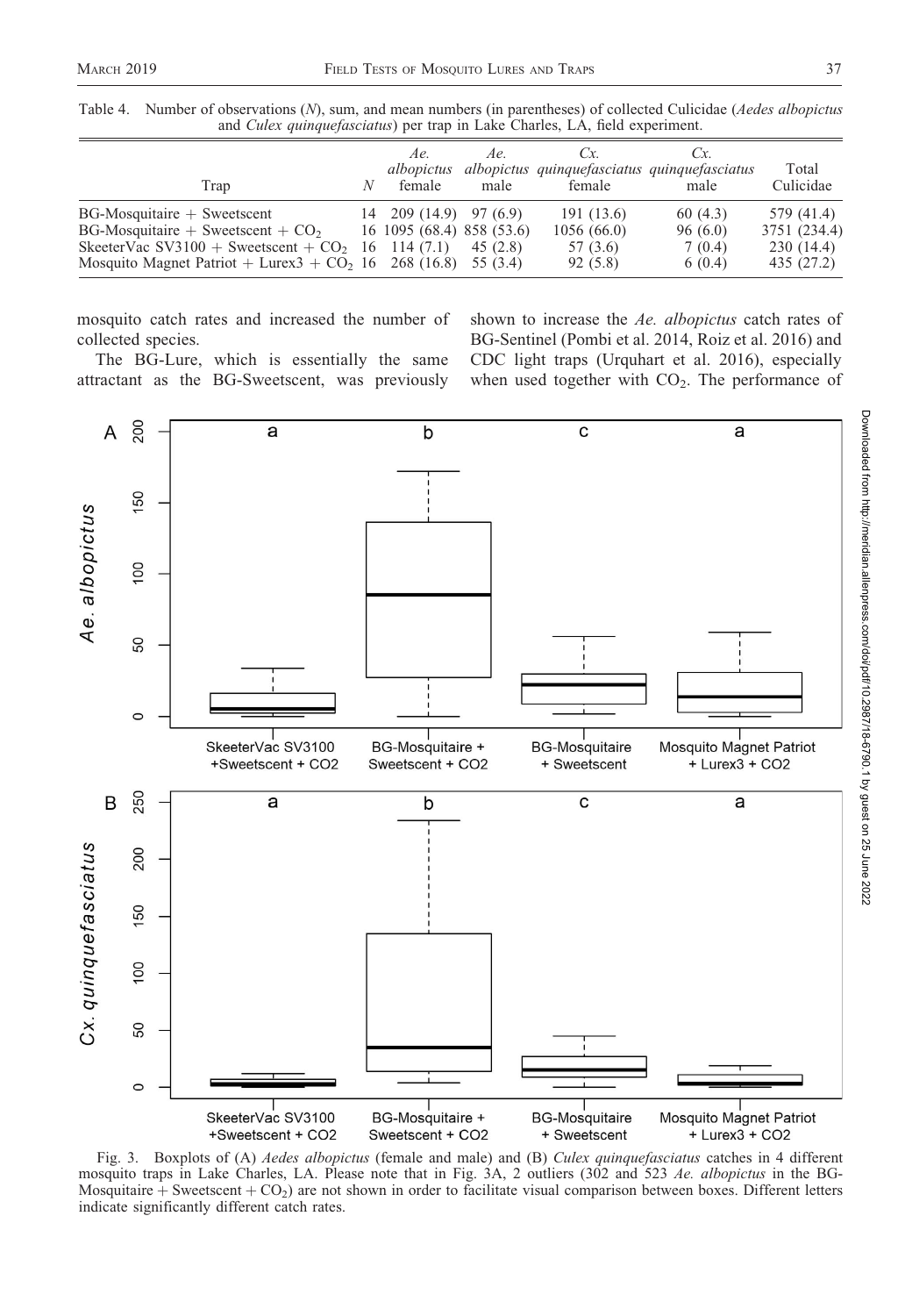the BG-Lure in homeowner mosquito traps, however, was not previously evaluated. Most of the traps that were evaluated in the Sweetscent efficacy trials collected low numbers of dengue vectors, but the Bite Shield Protector, Dynatrap DT2000XL, MosClean UV LED, and SkeeterVac Bite-Guard SVE6211 trapped considerable numbers of total mosquitoes (mainly Uranotaenia spp., Cx. erraticus, and Anopheles crucians). With the exception of the SkeeterVac Bite-Guard in 1 of 2 experiments, adding the BG-Sweetscent lure to these traps increased their total mosquito and dengue vector catch rates. Since all of the six traps that were evaluated in the BG-Sweetscent efficacy experiments use UV light as an attractant, they could be expected to have a higher number of insects other than mosquitoes in the catch. Studies by Surgeoner and Helson (1978), Nasci et al. (1983), and Frick and Tallamy (1996) on UV electrocution traps found only a small proportion of trapped specimens  $(<10\%)$  as blood-sucking insects. It might be exactly this high amount of by-catch nontarget insects that makes trap owners satisfied, because what they perceive is that the trap catches a lot of "bugs."

The BG-Mosquitaire was compared with the BG-Sentinel in 2 trials: In California, we used the BG-Sentinel-1, and both traps were operated with  $CO<sub>2</sub>$ , while in Louisiana we used BG-Sentinel-2 and did not add  $CO<sub>2</sub>$  to the traps. The BG-Sentinel-1 was previously compared with version 2, and there was no difference between them regarding their Ae. albopictus catch rates (Arimoto et al. 2015, Akaratovic et al. 2017). In both present trials, the BG-Mosquitaire collected only slightly more Ae. aegypti than the BG-Sentinel, and in Louisiana, the BG-Sentinel collected slightly more Cx. quinquefasciatus, indicating that both traps are equally efficient for trapping these mosquito species.

In the present study, the catch rates and the species spectrum of the BG-Mosquitaire were substantially increased through addition of  $CO<sub>2</sub>$ , in agreement with previous results for the BG-Sentinel (Farajollahi et al. 2009). The Ae. albopictus catch rates of the BG-Mosquitaire without  $CO<sub>2</sub>$  were still slightly higher than those of the Mosquito Magnet Patriot and significantly higher than those of the SkeeterVac SV3100, which are both operated with propanegenerated  $CO<sub>2</sub>$ . When considering all collected mosquitoes, the BG-Mosquitaire without  $CO<sub>2</sub>$ achieved significantly higher catch rates than the other 2 traps, and the species spectrum collected per 24 h was also higher. The Mosquitaire without  $\overline{CO}_2$ , therefore, clearly outperformed  $2 \text{ CO}_2$ -baited traps. In agreement with our results, previous studies showed that the BG-Sentinel without  $CO<sub>2</sub>$  outperformed CO2-baited EVS and CDC traps. Rochlin et al. (2016), however, found that the Mosquito Magnet baited with BG-Lure and R-octenol collected significantly more Ae. albopictus than a BG-Sentinel without  $CO<sub>2</sub>$  but with BG-Lure and R-octenol in Suffolk County, NY. This strong discrepancy between the results of our study might be due to the different Mosquito Magnet models that were used. We used the Mosquito Magnet Patriot, while Rochlin and coauthors used the Liberty and Executive models. Another big difference is that Rochlin and colleagues used R-octenol in addition to the BG-Lure. R-octenol is not a good attractant for Ae. albopictus in BG-Sentinel traps (Unlu et al. 2016) and the potential repellent effect of R-octenol might be stronger in the absence of  $CO<sub>2</sub>$  as an additional lure. Since the use of  $CO<sub>2</sub>$  is expensive and can be logistically challenging, it is of great importance to have a trap that catches high numbers of mosquitoes without it. The BG-Mosquitaire can be operated with  $CO<sub>2</sub>$ , but unlike the Mosquito Magnet and the Skeetervac SV3100, it does not have to. In this way, it is much more flexible, and the question of adding  $CO<sub>2</sub>$  or not can always be adapted according to many factors, such as mosquito density and  $CO<sub>2</sub>$ availability.

We conclude that the BG-Sweetscent lure can be used in a wide spectrum of commercially available mosquito traps in order to increase their Ae. albopictus catch rates. Addition of the BG-Sweetscent is therefore recommended for improving trap performance, especially when aiming for increased dengue vector collections. We also conclude that the BG-Mosquitaire is as efficient as the BG-Sentinel, which is already recognized by researchers as one of the most effective mosquito traps for dengue vectors. Therefore, a trap of scientifically proved effectiveness is commercially available for private use. The BG-Mosquitaire can also be recommended for scientific and public health purposes, especially when the intent is to use the trap in a fixed position.

# ACKNOWLEDGMENT

Biogents AG provided all traps and lures that were used in the experiments and paid a scholarship to a student who was involved in the field work and mosquito identification in Lake Charles.

#### REFERENCES CITED

- Akaratovic KI, Kiser JP, Gordon S, Abadam CF. 2017. Evaluation of the trapping performance of four Biogents AG traps and two lures for the surveillance of Aedes albopictus and other host-seeking mosquitoes. J Am Mosq Control Assoc 33:108–115.
- Arimoto H, Harwood JF, Nunn PJ, Richardson AG, Gordon S, Obenauer PJ. 2015. Comparison of trapping performance between the original  $BG$ -Sentinel® trap and BG-Sentinel 2<sup>®</sup> trap. J Am Mosq Control Assoc 31:384-387.
- Azara TMF, Degener CM, Roque RA, Ohly JJ, Geier M, ´ Eiras AE. 2013. The impact of  $CO<sub>2</sub>$  on collection of Aedes aegypti (Linnaeus) and Culex quinquefasciatus Say by BG-sentinel® traps in Manaus, Brazil. Mem Inst Oswaldo Cruz 108:229–232.
- Bates D, Mächler M, Bolker B, Walker S. 2015. Fitting linear mixed-effects models using lme4. J Stat Softw. 67:1–48.